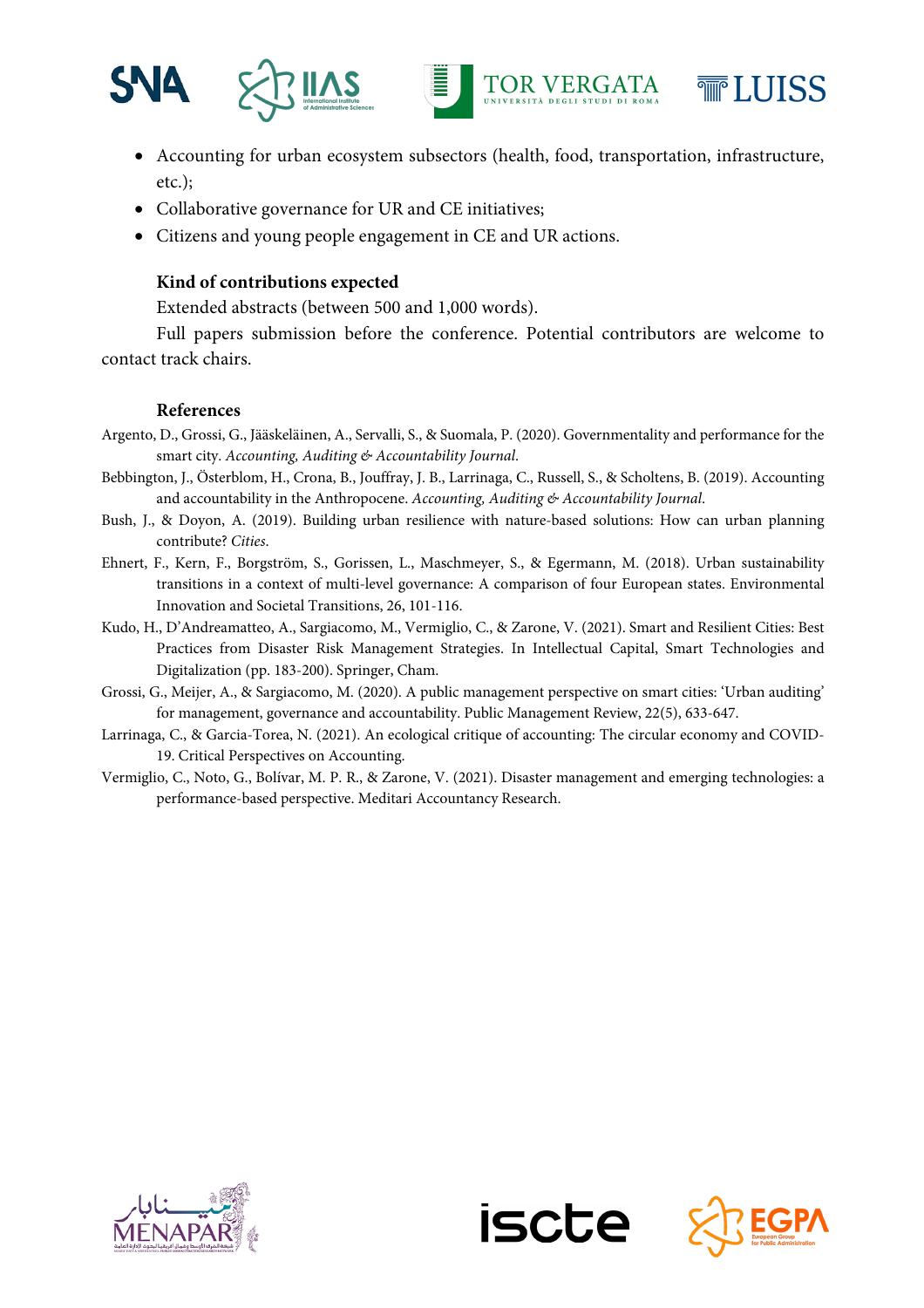





## **The Creation or Destruction of Value in Hybrid Organizations**

**Valerio Brescia**  University of Turin, Department of Management, Italy valerio.brescia@unito.it

**Silvana Secinaro**  University of Turin, Department of Management, Italy silvana.secinaro@unito.it

**Paolo Biancone**  University of Turin, Department of Management, Italy paolo.biancone@unito.it

The spread of hybrid organizations worldwide leads to change in public governance approaches and instruments (Mair, Mayer, & Lutz, 2015; Argento et al., 2019; Secinaro et al., 2021). The reform linked to New Public Management has led to different types of outsourcing of public interest services, some typically oriented towards new corporate forms under public control, others towards the public-private partnership, others towards new hybrid solutions in which different organizational structures are united to answer the need (Christensen & Lægreid, 2011; Secinaro et al., 2019). Solutions capable of generating or at other times destroying value (Esposito et al., 2021). O'Flynn (2007) identifies a new approach in the concept of public value. As theorized, hybrid organizations have a greater capacity for collecting preferences, a multiaccountability process that involves all subjects, the ability to pursue multiple objectives, including service results, satisfaction, results, trust, and legitimacy. This track aims to achieve new approaches to determine the public value generated by hybrid organizations through the social, environmental, and economic impact or the analysis of achieved SDGs addressing the following research questions (but not limited to):

- How to evaluate the creation of value in hybrid organizations?
- What are the best approaches to measure impact in hybrid organizations?
- Which subjects involved in the governance process have the most significant impact on value creation (destruction)?





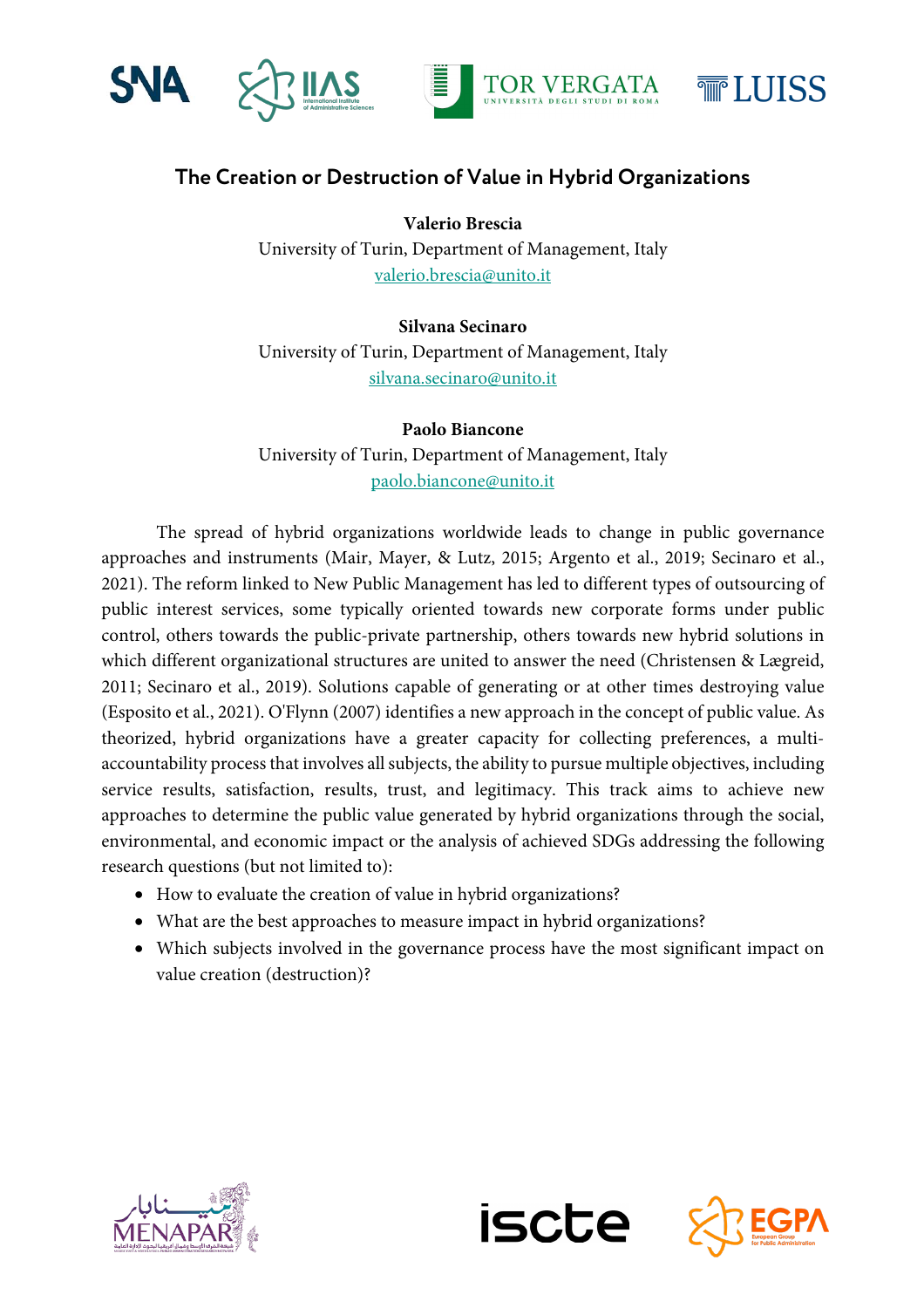





#### **References**

- Argento, D., Grossi, G., Persson, K., & Vingren, T. (2019). Sustainability disclosures of hybrid organizations: Swedish state-owned enterprises. Meditari Accountancy Research.
- Christensen, T., & Lægreid, P. (2011). Complexity and hybrid public administration—theoretical and empirical challenges. Public organization review, 11(4), 407-423.
- Esposito, P., Brescia, V., Fantauzzi, C., & Frondizi, R. (2021). Understanding Social Impact and Value Creation in Hybrid Organizations: The Case of Italian Civil Service. Sustainability, 13(7), 4058.
- Mair, J., Mayer, J., & Lutz, E. (2015). Navigating institutional plurality: Organizational governance in hybrid organizations. Organization studies, 36(6), 713-739.
- O'flynn, J. (2007). From new public management to public value: Paradigmatic change and managerial implications. Australian journal of public administration, 66(3), 353-366.
- Secinaro, S., Corvo, L., Brescia, V., & Iannaci, D. (2019). Hybrid organizations: A systematic review of the current literature. International Business Research, 12(11), 1-21.
- Secinaro, S., Iannaci, D., Brescia, V., & Barreca, M. (2021). Performance Evaluation in the Inter-Institutional Collaboration Context of Hybrid Smart Cities. Journal of Intercultural Management 13(3), 20-46.







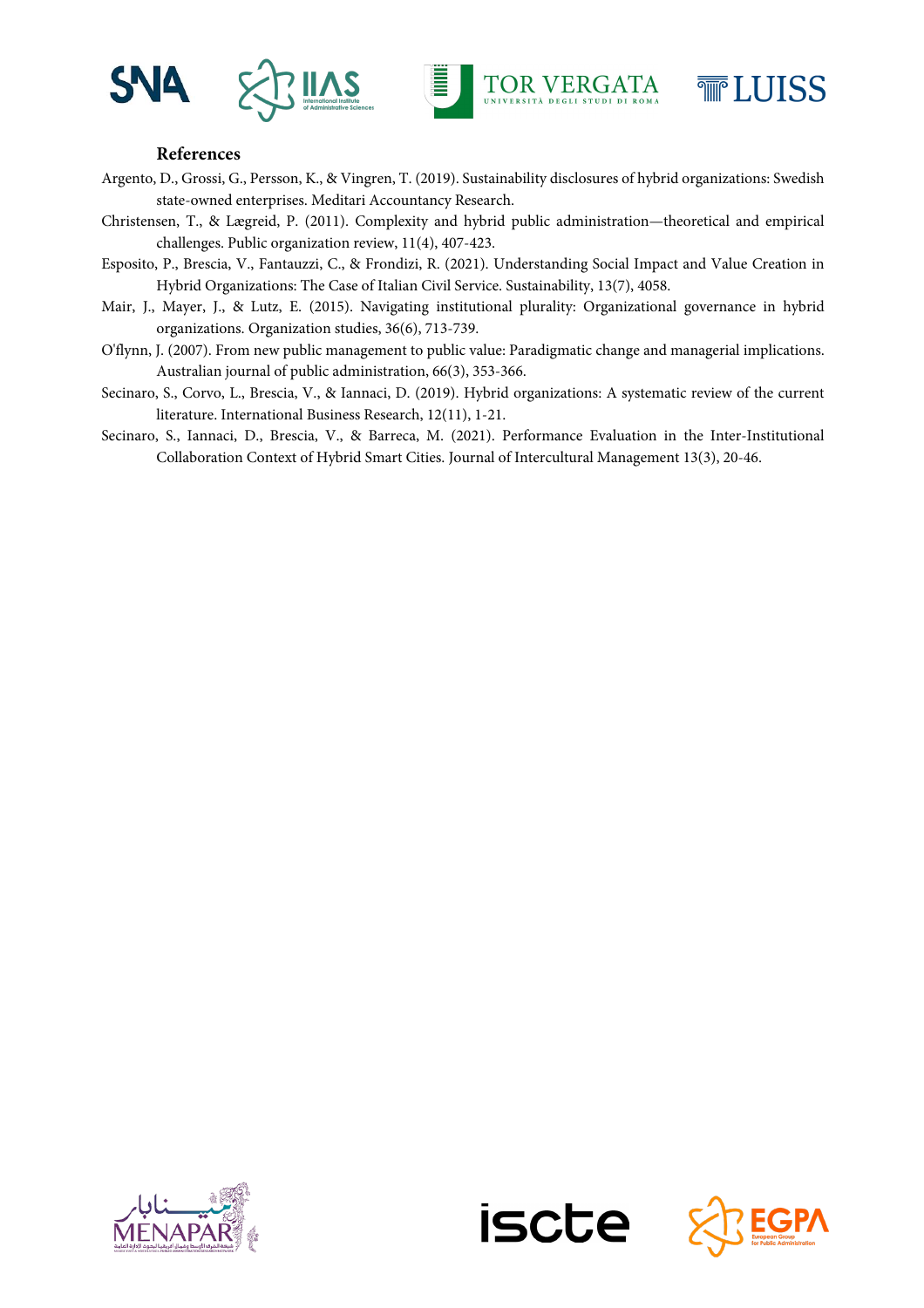





# **Interorganizational Cooperation for the Sustainable Development: Governance, management and performance**

**Piervito Bianchi**  University of Foggia, Economics Department piervito.bianchi@unifg.it

### **Giulio Mario Cappelletti**

University of Foggia, Economics, Management and Territory Department giulio.cappelletti@unifg.it

#### **Fabio De Matteis**

University of Bari, Ionian Department of Law, Economics and Environment fabio.dematteis@uniba.it

The concept of sustainability is complex, considering its multidimensionality, its impact on different areas of management choices and the need to consider the intergenerational effects of current decisions. Therefore, the research on sustainability often requires a multidisciplinary approach.

The 17th Sustainable Development Goals of the UN 2030 Agenda, which aims to strengthen the means of implementation and renew the global partnership for sustainable development, have given new attention to sustainability and the role assumed by cooperation between public and private sector. Different forms of cooperation (e.g. PPP, alliances, joint ventures and hybrid institutions) can be implemented for sustainable development in different areas of application including, for instance: health care; environment; sustainable tourism; utilities and public services; sport management.

Hence the research interest represented by a greater understanding of the management of cooperation for sustainability (especially in terms of governance), from a theoretical and/or practical point of view.

Therefore, in order to answer the research question "what is the role of interorganizational cooperation in sustainable development?", articles analyzing cooperation directed at sustainability management are welcome, taking into consideration the areas just outlined and additional possible areas of cooperation. Research papers may cover, but not be limited to, the following topics:

- Characteristics (barriers, strengths/weaknesses, etc.) of cooperation forms for sustainability management;
- Elements of cooperation governance (e.g.: gender);







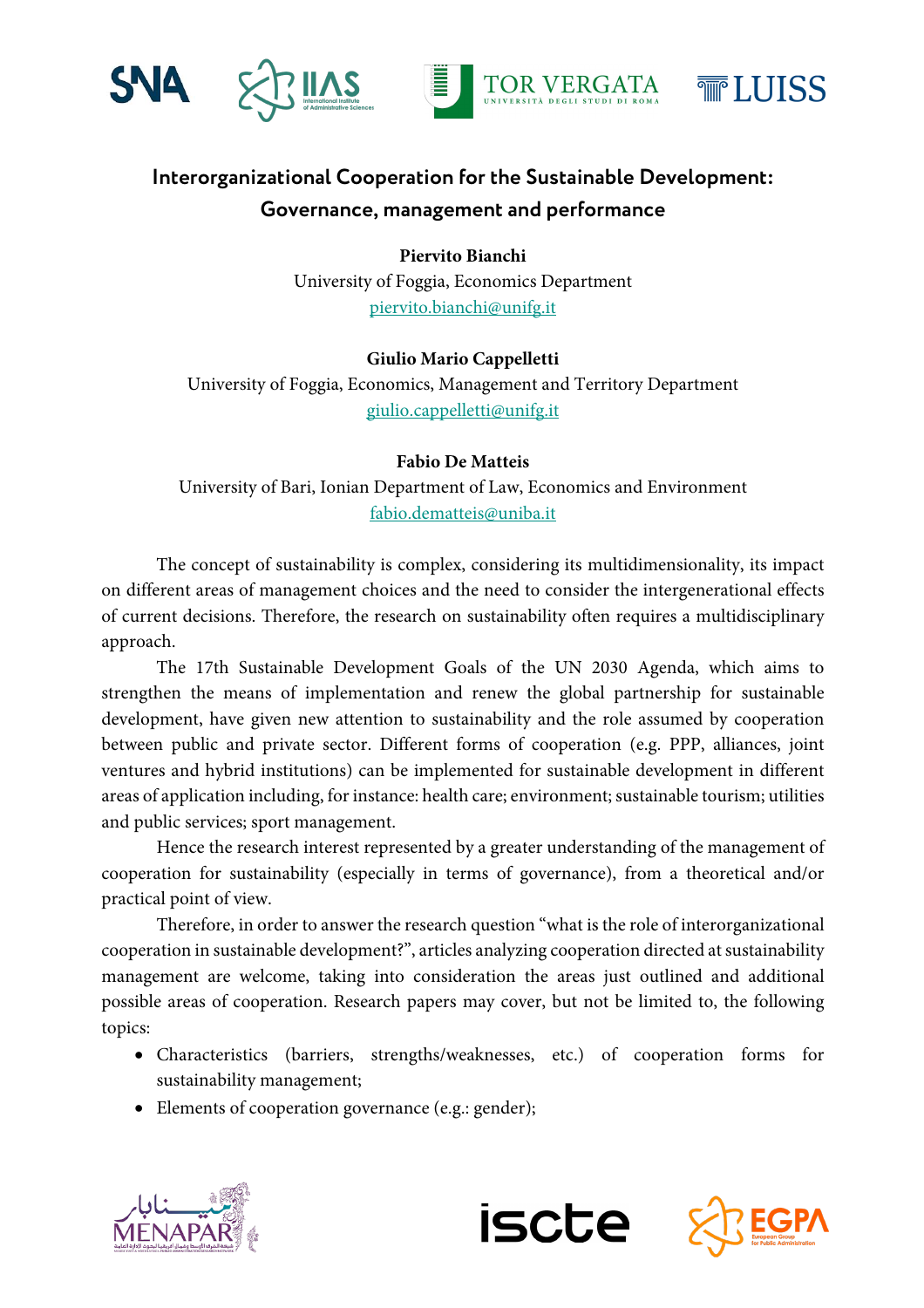







- Accounting and accountability profiles of cooperation for sustainable development, with particular attention to environmental and social reporting;
- Evaluation of sustainable performance in cooperation, considering the sustainable development goals of Agenda 2030, and social, environmental and economic results;
- Profiles of performance governance.

Contributions may consider one or more forms of cooperation (e.g. PPP, alliances, joint ventures and hybrid institutions), such as different dimensions of sustainability (e.g. environmental, social, economic, etc.), and may apply qualitative or quantitative research methodologies.

### **Keywords**

- Cooperation for sustainability (PPP, alliances, joint ventures and hybrid institutions);
- Governance;
- Performance measurement and management of collaboration;
- Sustainable development and sustainability management;
- Digitalization.









**TELUISS**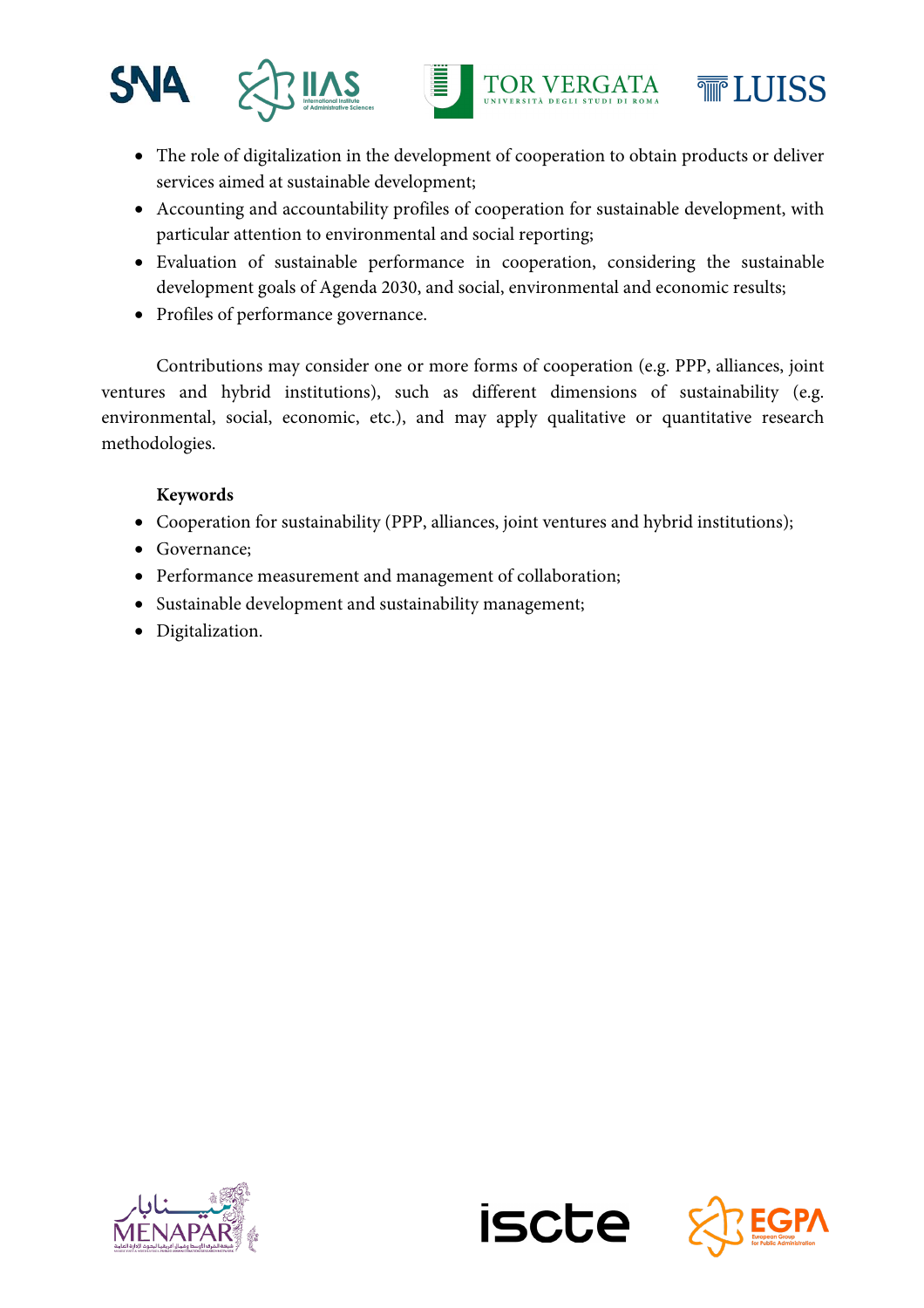



**TELUISS** 



**Dr. Benjamin Friedländer**  benjamin.friedlaender@hsu-hh.de

**Prof. Dr. Christina Schaefer** christina.schaefer@hsu-hh.de

German Section of the International Institute for Administrative Sciences Helmut-Schmidt-University/University of the Federal Armed Forces Germany Chair for Public Administration and Public Management



The world is facing accelerating environmental, techno-economic and social dynamics with an unprecedented impact on the young and next generation. Collaboration among different stakeholders is required to deal with the complex reality of today's and tomorrow's societies. Supported by digital transformation and smart infrastructure, joint action is not only needed to improve public services, but to create capabilities of solving pressing challenges, like climate change, intergenerational equity and pandemics (Eriksson et al. 2019; Kekez et al. 2018; Koppenjan et al. 2019; Brandsen/Karré 2021; Brandsen et al. 2018).

Against this background the aim of this track is to bring together researchers and practitioners from Europe, the Middle East and North Africa to have an open debate on governing and managing joint action through partnerships, alliances and hybridity. The track welcomes researchers and practitioners from different disciplines, like public administration, public management, public policy, and beyond.

The track investigates the different relationships, interests, institutional logics but also complications among public, private, and civic arrangements contributing to environmental, techno-economic andsocial outcomes. We are particularly interested in new forms of PPPs, alliances, joint ventures and hybrid institutions in society that have emerged to tackle one of the above-mentioned challenges, including innovative forms of boundary-crossing activities through "smart" digital solutions or network arrangements.

We expect theoretical or empirical, descriptive or explanatory papers that should have a clear conceptual basis and should meet appropriate methodological standards. Comparative papers are also appreciated.







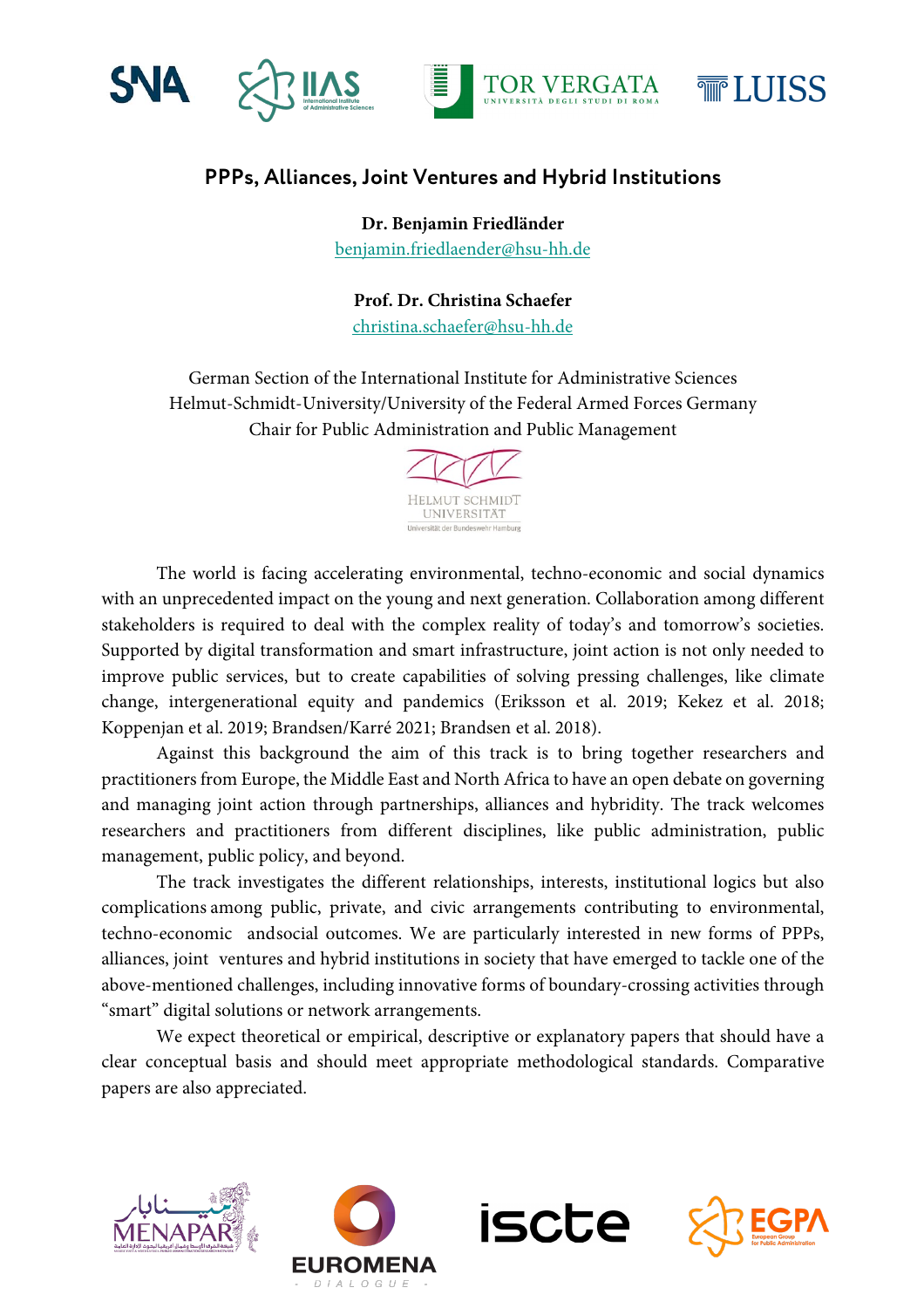





# **Digitalization and Emerging Technologies for Resilience and Recovery: Disruptive technologies for smart cities' management**

**Silvana Secinaro**

University of Turin, Department of Management, Italy silvana.secinaro@unito.it

**Francesca Dal Mas**

Lincoln International Business School, Department of Management, United Kingdom FDalMas@lincoln.ac.uk

> **Maria José Sousa** ISCTE – University Institute of Lisbon, Portugal mjsousa.pt@gmail.com

### **Davide Calandra**

University of Turin, Department of Management, Italy davide.calandra@unito.it

Cities will be revolutionized by new "smart" technologies enabling the transparent and efficient provision of government services, sustainability manners, including new administration methods (Sousa et al., 2022). Of particular interest are the applications of sensors, blockchain and big data processing possible through artificial intelligence (AI) to propose new tailor-made services for citizens (Allam and Dhunny, 2019; Secinaro et al. 2021a). This creates a need for hybrid skills and integration, governance policies and transparency in the use of information (Secinaro et al., 2021b). The literature suggests interesting initial results to increase public energy sustainability (Chui et al., 2018), public safety (Srivastava et al., 2017), transport usability (Agarwal et al., 2015), air quality (Schürholz et al., 2020) or for innovative dialogic approaches (Grossi et al., 2021). Combining the growth of new technologies like artificial intelligence, big data and blockchain for smart cities' management is also one of the main focuses of European and Italian recovery plans. This track aims to include theoretical contributions, conceptual frameworks, measurement approaches and empirical evidence addressing the following research questions(but not limited to):

- How may artificial intelligence change cities into smart ones?
- How may technology increase dialogic dimensions of cities and smart cities?
- What governance changes required the management of new technologies in smart cities?
- How disruptive may technologies foster cities' recovery?







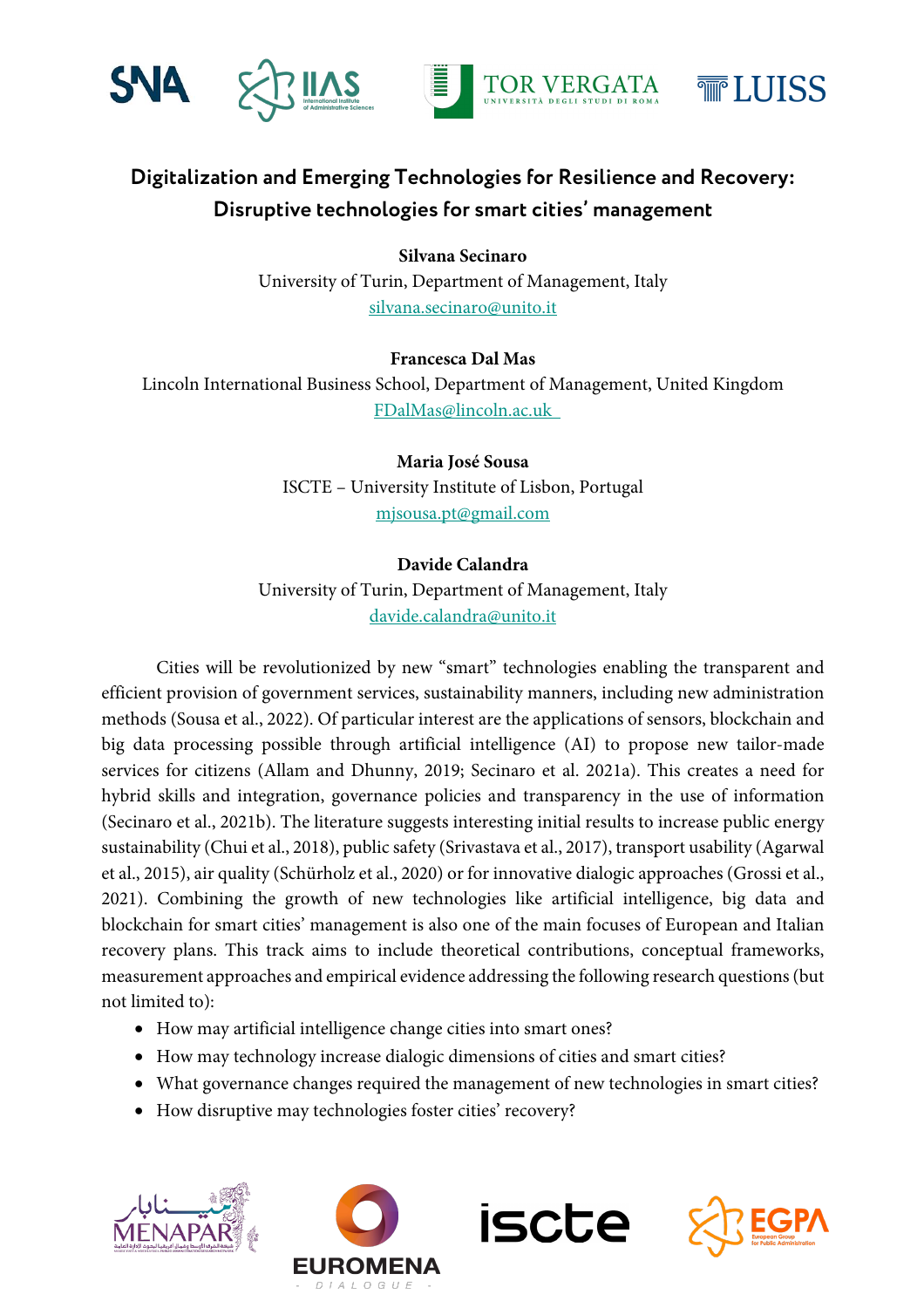



$$
\overline{\overline{\P\P}}\text{LUISS}
$$

#### **Expected contributions:**

Papers and presentations.

#### **References**

- Allam, Z., & Dhunny, Z. A. (2019). On big data, artificial intelligence and smart cities. Cities, 89, 80-91.
- Agarwal, P. K., Gurjar, J., Agarwal, A. K., & Birla, R. (2015). Application of artificial intelligence for the development of intelligent transport system in smart cities. International Journal of Transportation Engineering and Traffic System, 1(2), 20-30.
- Chui, K. T., Lytras, M. D., & Visvizi, A. (2018). Energy sustainability in smart cities: Artificial intelligence, smart monitoring, and optimization of energy consumption. Energies, 11(11), 2869.
- Grossi, G., Biancone, P. P., Secinaro, S., & Brescia, V. (2021). Dialogic accounting through popular reporting and digital platforms. Meditari Accountancy Research.
- Schürholz, D., Kubler, S., & Zaslavsky, A. (2020). Artificial intelligence-enabled context-aware air quality prediction for smart cities. Journal of Cleaner Production, 271, 121941.
- Secinaro, S., Dal Mas, F., Brescia, V., & Calandra, D. (2021a). Blockchain in the accounting, auditing and accountability fields: a bibliometric and coding analysis. Accounting, Auditing & Accountability Journal.
- Secinaro, S., Brescia, V., Calandra, D., & Biancone, P. (2021b). Towards a hybrid model for the management of smart city initiatives. Cities, 116, 103278.
- Sousa M.J., Dal Mas F., Osório de Barros G., Tavares N. (2022) Artificial Intelligence: Technologies, Applications, and Policy Perspectives. Insights from Portugal. In: Jeyanthi P.M., Choudhury T., Hack-Polay D., Singh T.P., Abujar S. (eds) Decision Intelligence Analytics and the Implementation of Strategic Business Management. EAI/Springer Innovations in Communication and Computing. Springer, Cham.
- Srivastava, S., Bisht, A., & Narayan, N. (2017). Safety and security in smart cities using artificial intelligence—A review. In 2017 7th International Conference on Cloud Computing, Data Science & Engineering-Confluence (pp. 130-133). IEEE.